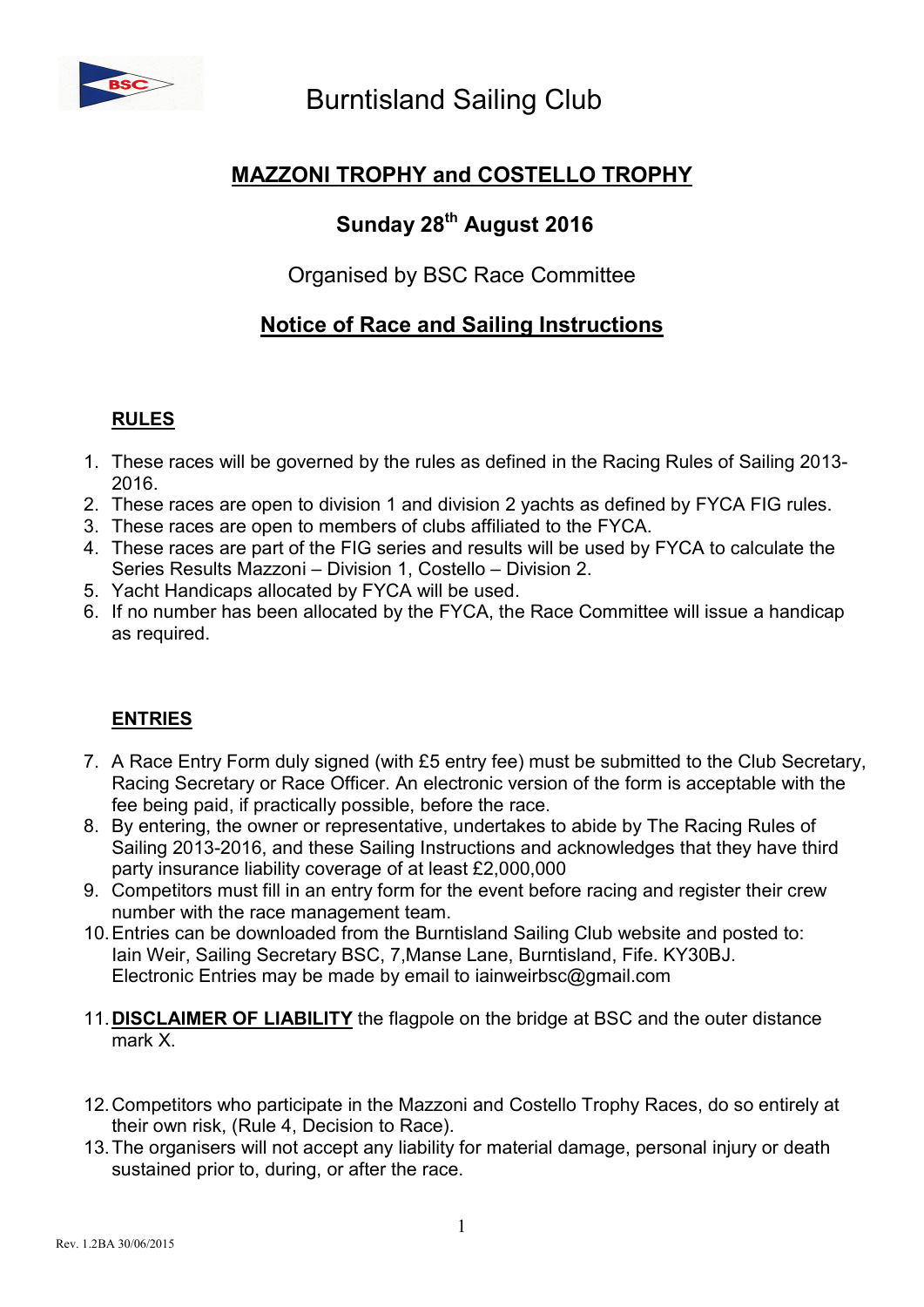

## CONSTRUCTION AND EQUIPMENT STANDARDS

- 14. FYCA FIG safety policy applies Category 4 regulations to both the Mazzoni and Costello unless an exemption has been obtained from the FYCA safety committee.
- 15. A yacht or equipment may be inspected at any time for compliance with the FYCA FIG safety policy Category 4. On the water, a yacht can be instructed by a race committee equipment inspector or measurer to proceed immediately to a designated area for inspection.
- 16. All yachts must have a working VHF radio and listen on channel 16 and M1 for communications.

## RESTRICTED SAIL OPTION FOR YACHTS

#### Restricted Sail Rules:

- 17. For both races, a yacht may request to use a restricted set of Sails (RS defined as no spinnaker or cruising chute, and no additional headsails than used to windward to be set at any time). This provision is intended for yachts not equipped with a spinnaker, and for crews considered by the Race Committee to be 'less experienced', 'less capable' or 'shorthanded', the latter defined as less than 60% of the yacht's full crew. The RS provision will not be granted if, due to the course or weather conditions, no yachts are able to fly spinnakers.
- 18. To request the RS provision, a yacht must contact the Race Committee on VHF channel M1, justifying the request, on the race day at least 15 minutes before its class warning signal is displayed. To be valid, the Race Committee must have confirmed their agreement before its class warning signal. It is at the absolute discretion of the Race Committee whether to accept an RS request or not on any particular day.
- 19. A yacht permitted to use the RS provision shall display a white pennant or flag on the backstay or other prominent position, from its class warning signal until it finishes.
- 20. A yacht permitted to use the RS provision shall receive a +4% handicap adjustment. All results, both in full and RS configuration, shall be considered in calculating overall FIG series positions.

## NOTICES TO COMPETITORS AND CHANGES TO THE SAILING INSTRUCTIONS

21. Any changes will be posted on the BSC notice board in the clubhouse at least one hour before the start, Flag L will be displayed as per Rules of Sailing.

## RACING AREA

22. The racing area will be confined to the Firth of Forth. East most point may be Fairways Buoy, North most may be Kirkcaldy Outfall Buoy.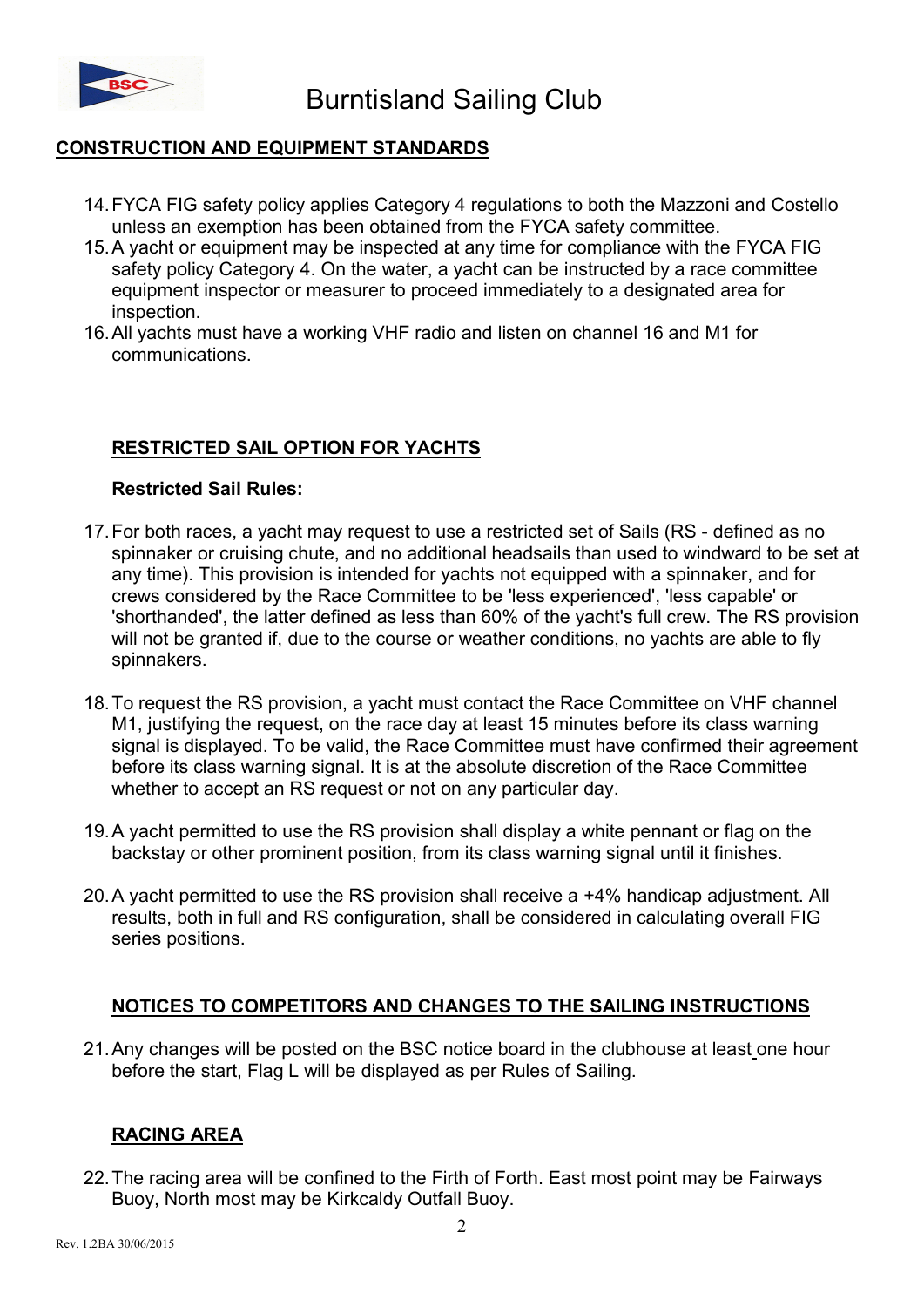

#### SCHEDULE OF RACES

#### MAZZONI TROPHY

PY < 975 Division 1 Start 10.30hrs Time Limit 1630hrs (+ 120mins if one yacht finishes) The class flag will be Flag numeral "1"

#### COSTELLO TROPHY

PY >975 Division 2 Start 10.40hrs Time Limit 1640hrs (+ 120mins if one yacht finishes) The class flag will be Flag numeral "2"

#### THE START

- 23. The start will be as Rule 26, with the warning signal given 5 minutes before the starting signal.
- 24. There will be two separate starts with 10 minutes between the two races.
- 25. Both races will be a 'Committee Boat start'
- 26. The start line for the MAZZONI TROPHY race will be a line between the flagpole on the bridge and the outer distance mark 'X' an inner distance mark will be in place off the breakwater OR the existing BSC 'X' mark and the committee boat. The Inner Distance mark will be the BSC mark 'X'. The outer distance mark will be the committee boat.
- 27. The start line for the COSTELLO TROPHY race will be a line between the flagpole on the bridge and the outer distance mark 'X' an inner distance mark will be in place off the breakwater OR the existing BSC 'X' mark and the committee boat. The Inner Distance mark will be the BSC mark 'X'. The outer distance mark will be the committee boat.
- 28. For Clarity, this will be confirmed 1hr prior to the Mazzoni start

| Warning | <b>Prep Up</b> | <b>Prep Down</b> | <b>Start</b> | <b>Class</b>                        | <b>Visual Signal</b> |
|---------|----------------|------------------|--------------|-------------------------------------|----------------------|
| 10:25   | 10:26          | 10:29            | 10:30        | Mazzoni Div. 1<br><b>PN&lt;975</b>  | Flag Numeral 1       |
| 10:35   | 10:36          | 1039             | 1040         | Costello Div. 2<br><b>PN&gt;975</b> | Flag Numeral 2       |

#### SHORTENING THE COURSE

- 29. After the starting signal, the race committee may shorten the course as per rule 32.1.
- 30. In this case, the finish will be a line between the 'Flagpole' on the BSC bridge and the BSC 'X' mark
- 31. If no yacht finishes within the time limit, or the committee abandons the race, a result may be declared using times taken at a mark of the course. This alters RRS 32.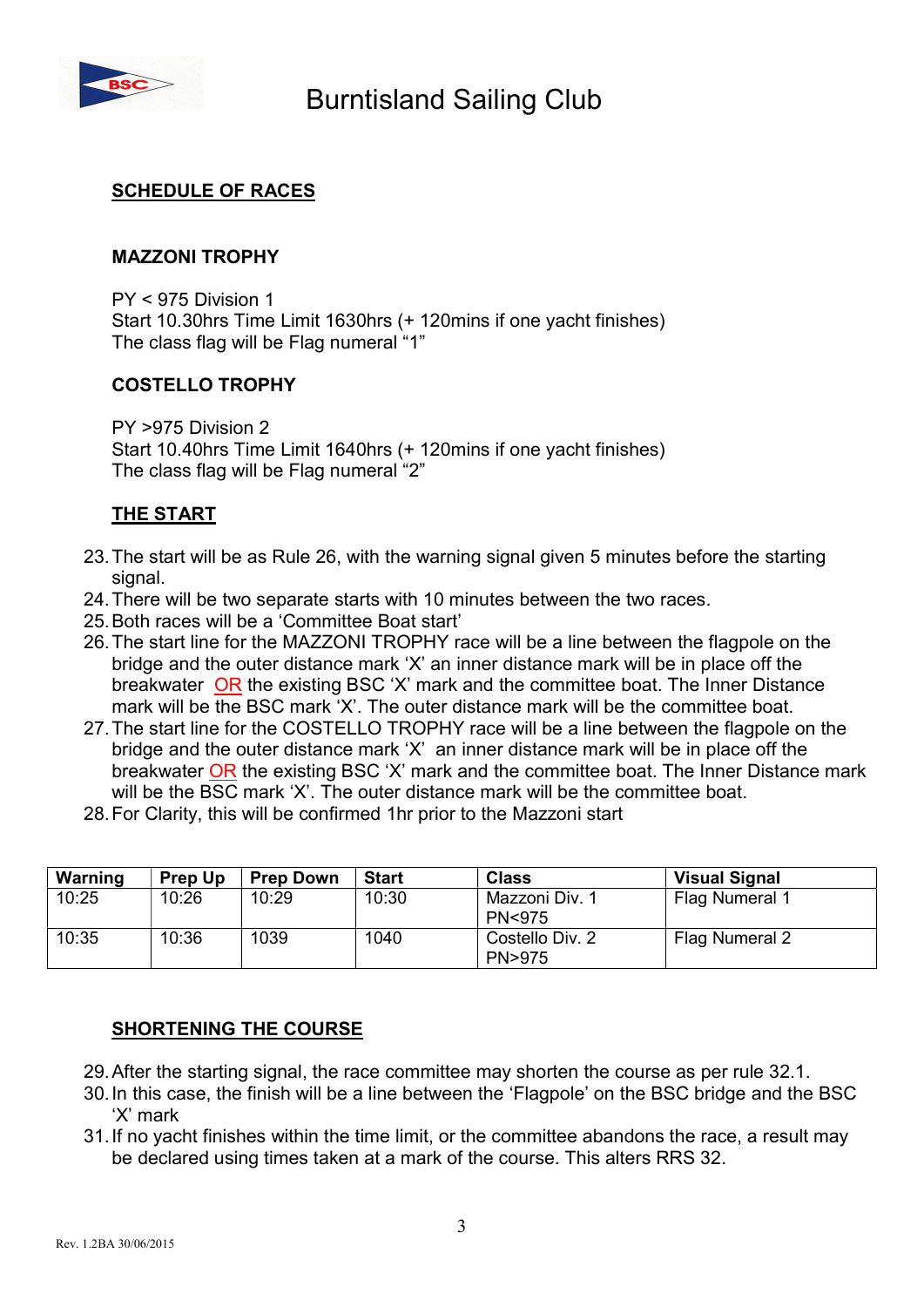

## THE FINISH

32. The finishing line for all classes will be a line between the 'Flagpole' on the BSC bridge and the BSC 'X' mark

## THE TIME LIMIT

33. The time limit for all classes will be 16.30 hrs. If one boat finishes within the limit the time limit will be extended by 120 minutes.

#### PRIZES

- 34. Prizes will be given to the first 3 yachts in each race.
- 35. The Prize giving will be in the BSC clubhouse after racing.

#### ADDITIONAL INFORMATION

- 36. A boat that retires must notify the race organisers as soon as possible.
- 37. The race officer will maintain a listening watch on channel 16 and M1 and will use these channels for the communication of safety information.

## NOTE: ISOLATED HAZARD

The Kirkbush Rock is located approximately 250m East of BSC Start/Finish line at 56̊ 03.248N 003̊ 13.633W . This is now marked with a pole topped with a buoy the rock is approx. 30m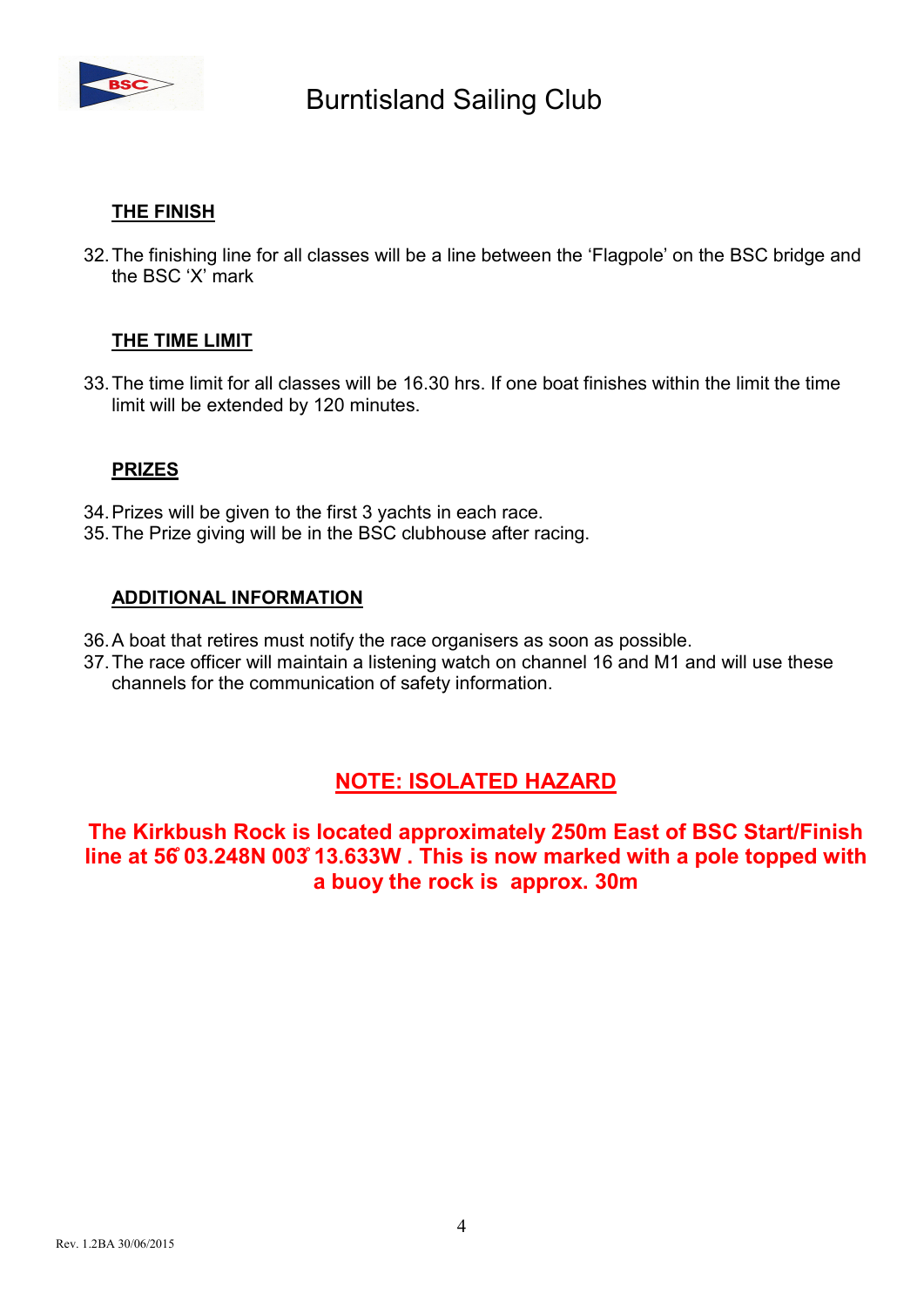

## THE COURSE AND MARKS

The Course number of the course to be raced will be displayed alongside a board with the appropriate numerical pennant. These boards face south along the Start Line at Burntisland Sailing Club.

| <b>MAZZONI COURSES</b> |             |                                 |                                    |                    |  |
|------------------------|-------------|---------------------------------|------------------------------------|--------------------|--|
| Course 1               |             | Burntisland SC mark X,          | 56 03.13N 03 13.96W orange buoy    | 19.3 <sub>nm</sub> |  |
|                        |             | Fairways Buoy to port,          | 56 03.51N 03 00.08W red/white buoy |                    |  |
|                        | <b>Rd#1</b> | Kirkcaldy Outfall Buoy to port, | 56 06.68N 03 07.95W yellow outfall |                    |  |
|                        |             | Channel Buoy #7 to starboard,   | 56 02.80N 03 10.87W green cone     |                    |  |
|                        |             | Burntisland SC mark X,          | 56 03.13N 03 13.96W orange buoy    |                    |  |
|                        |             | Channel Buoy #13 to port,       | 56 01.75N 03 17.02W green cone     | 7.6 <sub>nm</sub>  |  |
|                        | Rd#2        | Channel Buoy #7 to port,        | 56 02.80N 03 10.87W green cone     |                    |  |
|                        |             | Burntisland SC mark X,          | 56 03.13N 03 13.96W orange buoy    |                    |  |
|                        |             | Brae Foot #1 to port,           | 56 02.70N 03 15.20W green cone     |                    |  |
|                        | Rd#3        | Channel Buoy #7 to port,        | 56 02.80N 03 10.87W green cone     | 5.0 <sub>nm</sub>  |  |
|                        |             | Burntisland SC mark X,          | 56 03.13N 03 13.96W orange buoy    |                    |  |

| Course 2 | <b>Rd#1</b> | Burntisland SC mark X,      | 56 03.13N 03 13.96W orange buoy    | 17.0 <sub>nm</sub> |
|----------|-------------|-----------------------------|------------------------------------|--------------------|
|          |             | Fairways Buoy to starboard, | 56 03.51N 03 00.08W red/white buoy |                    |
|          |             | Herwitt Buoy to starboard,  | 56 01.05N 03 06.51W green cone     |                    |
|          |             | Burntisland SC mark X,      | 56 03.13N 03 13.96W orange buoy    |                    |
|          |             | Channel Buoy #13 to port,   | 56 01.75N 03 17.02W green cone     | 7.6 <sub>nm</sub>  |
|          | Rd#2        | Channel Buoy #7 to port,    | 56 02.80N 03 10.87W green cone     |                    |
|          |             | Burntisland SC mark X,      | 56 03.13N 03 13.96W orange buoy    |                    |
|          | Rd#3        | Brae Foot #1 to port,       | 56 02.70N 03 15.20W green cone     |                    |
|          |             | Channel Buoy #7 to port,    | 56 02.80N 03 10.87W green cone     | 5.0 <sub>nm</sub>  |
|          |             | Burntisland SC mark X,      | 56 03.13N 03 13.96W orange buoy    |                    |

| Course 3 |             | Burntisland SC mark X,    | 56 03.13N 03 13.96W orange buoy   | 11.9 <sub>nm</sub> |
|----------|-------------|---------------------------|-----------------------------------|--------------------|
|          |             | Channel Buoy #17 to port, | 56 01.24N 03.19.84W Green cone    |                    |
|          | <b>Rd#1</b> | West Gunnet to port,      | 55 01.35N 03 10.98W cardinal mark |                    |
|          |             | Channel Buoy #7 to port,  | 56 02.80N 03 10.87W Green cone    |                    |
|          |             | Burntisland SC mark X,    | 56 03.13N 03 13.96W orange buoy   |                    |
|          |             | Channel Buoy #13 to port, | 56 01.75N 03 17.02W green cone    | 7.6 <sub>nm</sub>  |
|          | Rd#2        | Channel Buoy #7 to port,  | 56 02.80N 03 10.87W Green cone    |                    |
|          |             | Burntisland SC mark X,    | 56 03.13N 03 13.96W orange buoy   |                    |
|          |             | Braefoot #1 to port,      | 56 02.70N 03 15.20W green cone    |                    |
|          | Rd#3        | Channel Buoy #7 to port,  | 56 02.80N 03 10.87W Green cone    | $5.0 \text{ nm}$   |
|          |             | Burntisland SC mark X,    | 56 03.13N 03 13.96W orange buoy   |                    |

| Course 4 | <b>Rd#1</b> | Burntisland SC mark X,    | 56 03.13N 03 13.96W orange buoy   | 8.1nm             |
|----------|-------------|---------------------------|-----------------------------------|-------------------|
|          |             | Channel Buoy #13 to port, | 56 01.75N 03 17.02W green cone    |                   |
|          |             | West Gunnet to port,      | 55 01.35N 03 10.98W cardinal mark |                   |
|          |             | Burntisland SC mark X,    | 56 03.13N 03 13.96W orange buoy   |                   |
|          |             | Channel Buoy #13 to port, | 56 01.75N 03 17.02W green cone    | 7.6 <sub>nm</sub> |
|          | <b>Rd#2</b> | Channel Buoy #7 to port,  | 56 02.80N 03 10.87W green cone    |                   |
|          |             | Burntisland SC mark X,    | 56 03.13N 03 13.96W orange buoy   |                   |
|          | Rd#3        | Braefoot #1 to port,      | 56 02.70N 03 15.20W green cone    |                   |
|          |             | Channel Buoy #7 to port,  | 56 02.80N 03 10.87W green cone    | 5.0 <sub>nm</sub> |
|          |             | Burntisland SC mark X,    | 56 03.13N 03 13.96W orange buoy   |                   |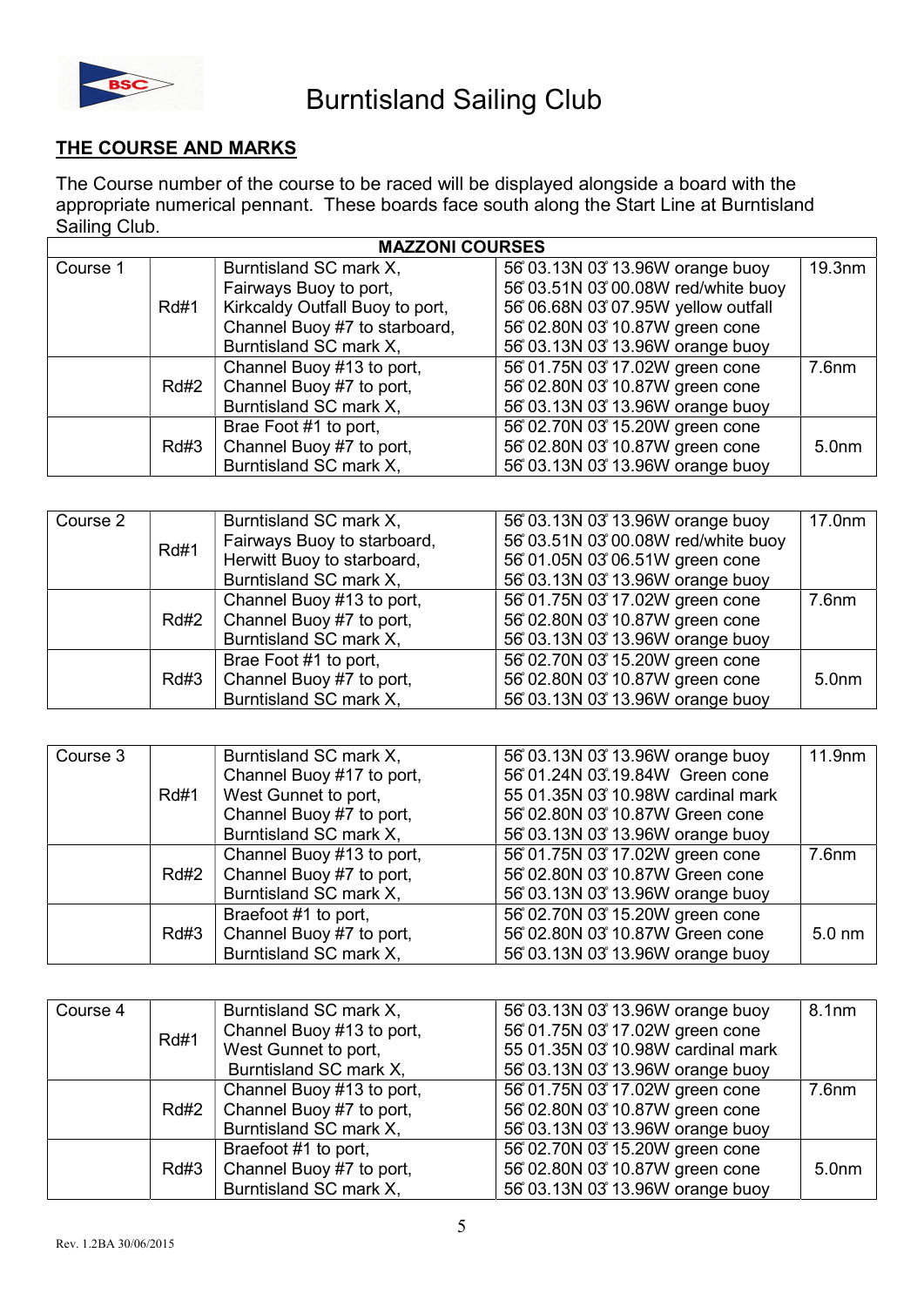

| <b>COSTELLO COURSES</b> |             |                                |                                   |                   |  |
|-------------------------|-------------|--------------------------------|-----------------------------------|-------------------|--|
|                         | <b>Rd#1</b> | Burntisland SC mark X,         | 56 03.13N 03 13.96W orange buoy   | 6.8 <sub>nm</sub> |  |
|                         |             | Channel Buoy #7 to starboard,  | 56 02.80N 03 10.87W green cone    |                   |  |
| Course 5                |             | West Gunnet to starboard,      | 55 01.35N 03 10.98W cardinal mark |                   |  |
|                         |             | Brae Foot #1 to starboard,     | 56 02.70N 03 15.20W green cone    |                   |  |
|                         |             | Burntisland SC mark X,         | 56 03.13N 03 13.96W orange buoy   |                   |  |
|                         |             | Channel Buoy #7 to starboard,  | 56 02.80N 03 10.87W green cone    | 5.6nm             |  |
|                         | Rd#2        | Channel Buoy #11 to starboard, | 56 02.05N 03 15.09W green cone    |                   |  |
|                         |             | Burntisland SC mark X,         | 56 03.13N 03 13.96W orange buoy   |                   |  |

| Course 6 | <b>Rd#1</b> | Burntisland SC mark X,<br>Channel Buoy #13 to port,<br>West Gunnet to port,<br>Channel Buoy #7 to port,<br>Burntisland SC mark X, | 56 03.13N 03 13.96W orange buoy<br>56 01.75N 03 17.02W green cone<br>55 01.35N 03 10.98W cardinal mark<br>56 02.80N 03 10.87W green cone<br>56 03.13N 03 13.96W orange buoy | 8.8 <sub>nm</sub> |
|----------|-------------|-----------------------------------------------------------------------------------------------------------------------------------|-----------------------------------------------------------------------------------------------------------------------------------------------------------------------------|-------------------|
|          | Rd#2        | Channel Buoy #11 to port,<br>Channel Buoy #7 to port,<br>Burntisland SC mark X,                                                   | 56 02.05N 03 15.09W green cone<br>56 02.80N 03 10.87W green cone<br>56 03.13N 03 13.96W orange buoy                                                                         | 5.6nm             |

# NOTE: ISOLATED HAZARD

The Kirkbush Rock is located approximately 250m East of BSC Start/Finish line at 56̊ 03.248N 003̊ 13.633W . This is now marked with a pole topped with a buoy the rock is approx. 30